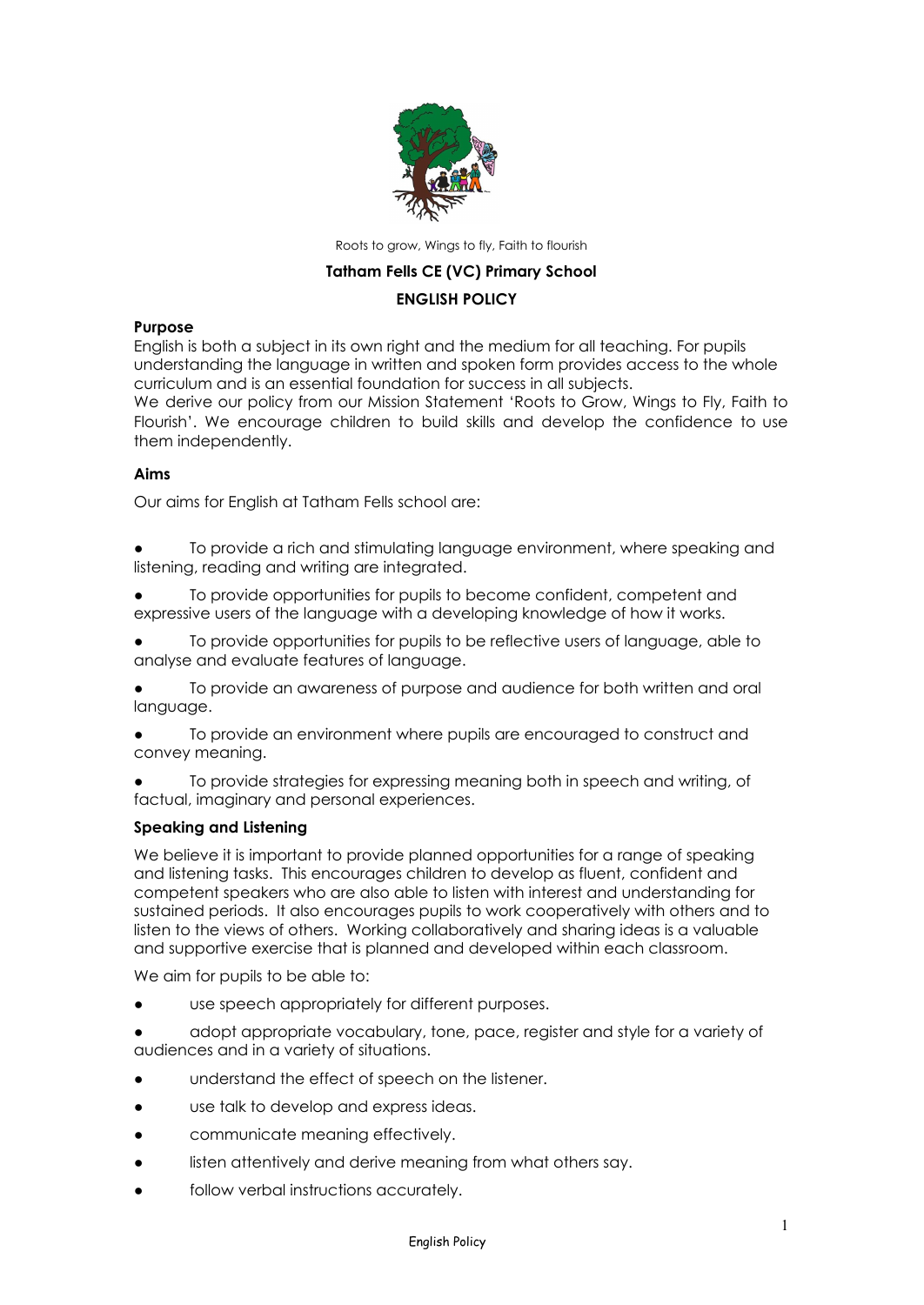- understand the importance of good listening and how to respond during discussions, conversations and when information is given or asked for.
- develop the skills of turn-taking, negotiation and reaching consensus.

## **Reading**

Pupils are encouraged to become confident, enthusiastic, critical and independent readers. They are given opportunities to experience print produced in a variety of forms and for a variety of purposes and to read for information, interest and enjoyment.

We aim for pupils to be able to:

- understand the features of a book and how it works.
- have an interest in words and their meanings.

● use a range of strategies which will help them to read with meaning, fluency, accuracy and expression.

- use appropriate reading strategies to find and interpret information.
- reflect on their reading and offer a personal response to a wide range of texts.
- understand how the format and language changes with different genres.
- use inferential skills to find meaning beyond the literal.
- appreciate the tools of the writer and the techniques used to involve the reader in the text and build these strategies into their own writing.
- appreciate the work of individual authors, illustrators and publishers.
- read for and with other children and adults in a variety of situations.
- read silently with a specific focus for the reading.

● use a range of resources, including classroom materials, the school and public libraries for a range of reading materials.

use ICT to enhance and support reading.

To support these aims we use the twinkl phonics program and a range of phonically decodable reading books. We use the accelerated reader system when children are ready and encourage daily reading throughout the school.

### **Writing**

We believe it is important for pupils to develop as independent, enthusiastic and expressive writers, who are able to write in a meaningful way. They should be able to use a range of forms for a variety of purposes and audiences. They should be confident in their choice of genre and language style for a specific purpose. Pupils are encouraged to regard themselves as writers and value their own work and that of others.

We aim for pupils to be able to:

- use writing as a means to communicate ideas and information to a reader.
- write in a grammatically accurate way.
- develop an increasingly wide vocabulary suited to the purpose and genre.
- write in a particular genre with a good understanding of the features of that genre.

● understand the conventions of written language.

- use teacher modelling as a means to understand the writing process.
- understand how writers can have an effect on the reader.
- incorporate ideas and skills of other authors into their own writing.
- collaborate with others during the writing process.
- draft and re-draft, making significant revisions where appropriate.
- work collaboratively with other children to discuss the editing of written work.
- use ICT as a tool for writing.
- use spelling, punctuation and syntax accurately and with confidence.

# **Spelling**

Pupils are encouraged to develop as independent and accurate spellers who are confident to use an evolving and adventurous vocabulary in their own writing. They should have a range of spelling strategies that they can use to attempt unknown words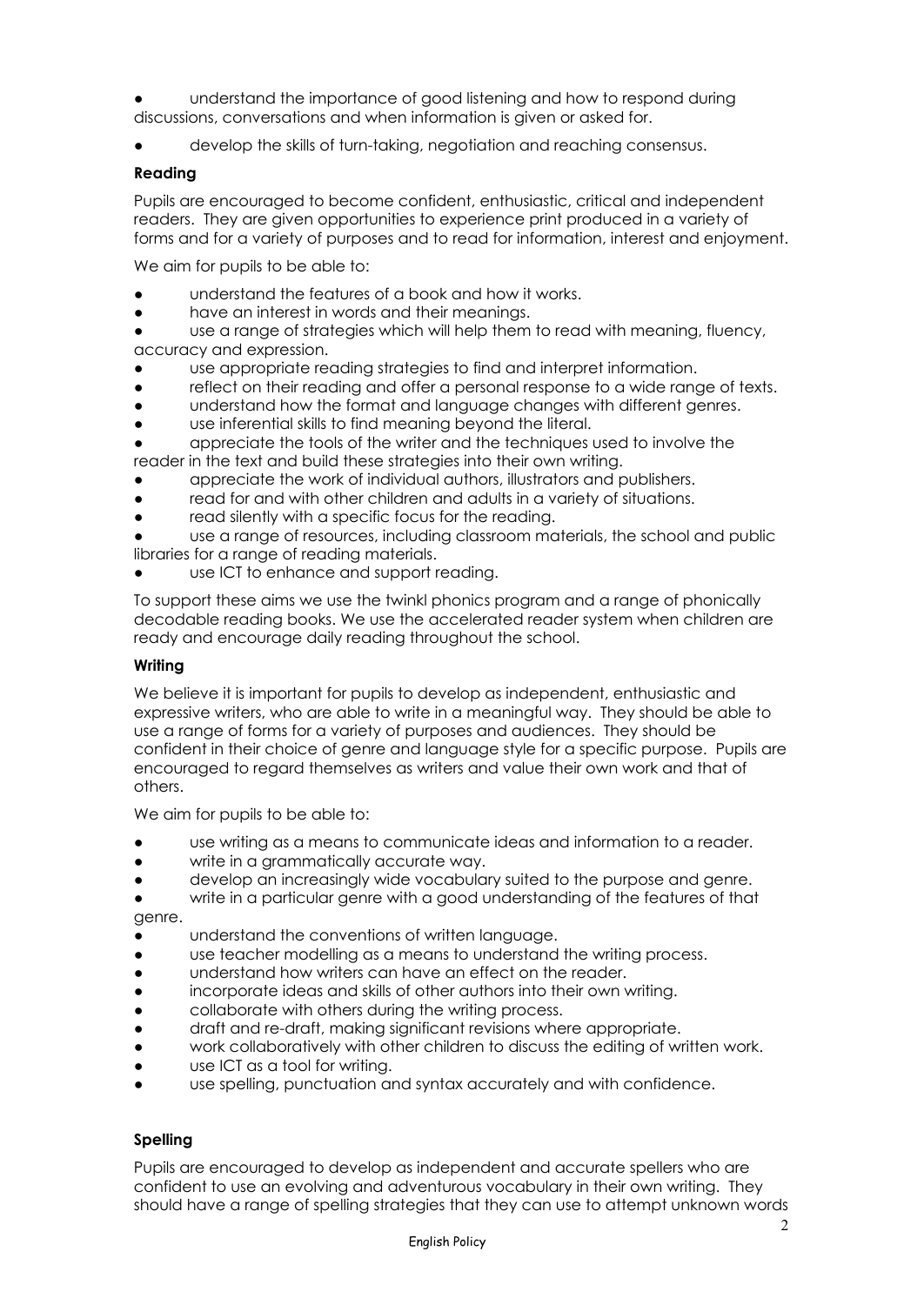and a sound knowledge of irregular high frequency words for use in their daily work. They are made aware of the differences between spoken and written English in terms of spelling.

We aim for pupils to be able to:

- attempt words for themselves using a range of strategies.
- write an increasingly wide range of words from memory.

use a variety of resources to help with spelling e.g. dictionaries, word banks, classroom environment, computer spell-checks etc.

develop an understanding of spelling patterns and rules through investigations and identifying the exceptions to those rules as "interesting" or "exciting" and understand that some prefixes and suffixes can change the meaning of the words.

● use a range of strategies to learn spellings, especially those mis-spelt in their own work. These might include spelling logs, look, cover, write, check, the use of mnemonics and word pictures.

### **Handwriting**

See appendix 1

#### **Drama**

Pupils are given opportunities to use a range of dramatic forms to express feelings and ideas both verbally and non-verbally in the classroom. Pupils are encouraged to appreciate drama, both as participants and observers, through theatre visit, visiting drama groups, performances for parents.

We aim for:

● opportunities to be given for the development of drama in a variety of contexts.

pupils to be encouraged to use drama to link ideas in English through role-play, hot seating, tableaux, mime and freeze-frame techniques.

pupils to explore a range of endings to stories through role-play and use these as a pre-writing stimulus.

### **Early Years**

The Early Years curriculum is founded on the principles and practice laid out in the Early Learning Goals document.

Speaking and listening skills are vitally important as they underpin all learning at this stage. The English programme builds on the language skills that children bring from home. Development of these skills is encouraged through activities such as listening to stories and poems, joining in with rhymes and songs, participating in drama and imaginative play, responding to simple instructions, talking to accompany play etc.

Knowledge about books is developed through activities such as, retelling a story in their own words, reading a big book with the teacher, re-reading favourite stories as a group/class, listening to taped stories etc.

When a child is ready to begin more formal reading activities (usually during the reception year) he/she will embark on the school's phonic reading scheme. Children take home a reading book and diary daily for home school communication. This continues throughout school. Phonics are introduced in a daily session using twinkl phonics.

Emergent writing is encouraged through role-play e.g. in the shop, office, cafe etc., where children are provided with a range of writing materials. When children become more aware of phonics and letter formation, they are encouraged to attempt a more focused form of writing, using the initial, end and medial sounds in words.

### **Differentiation**